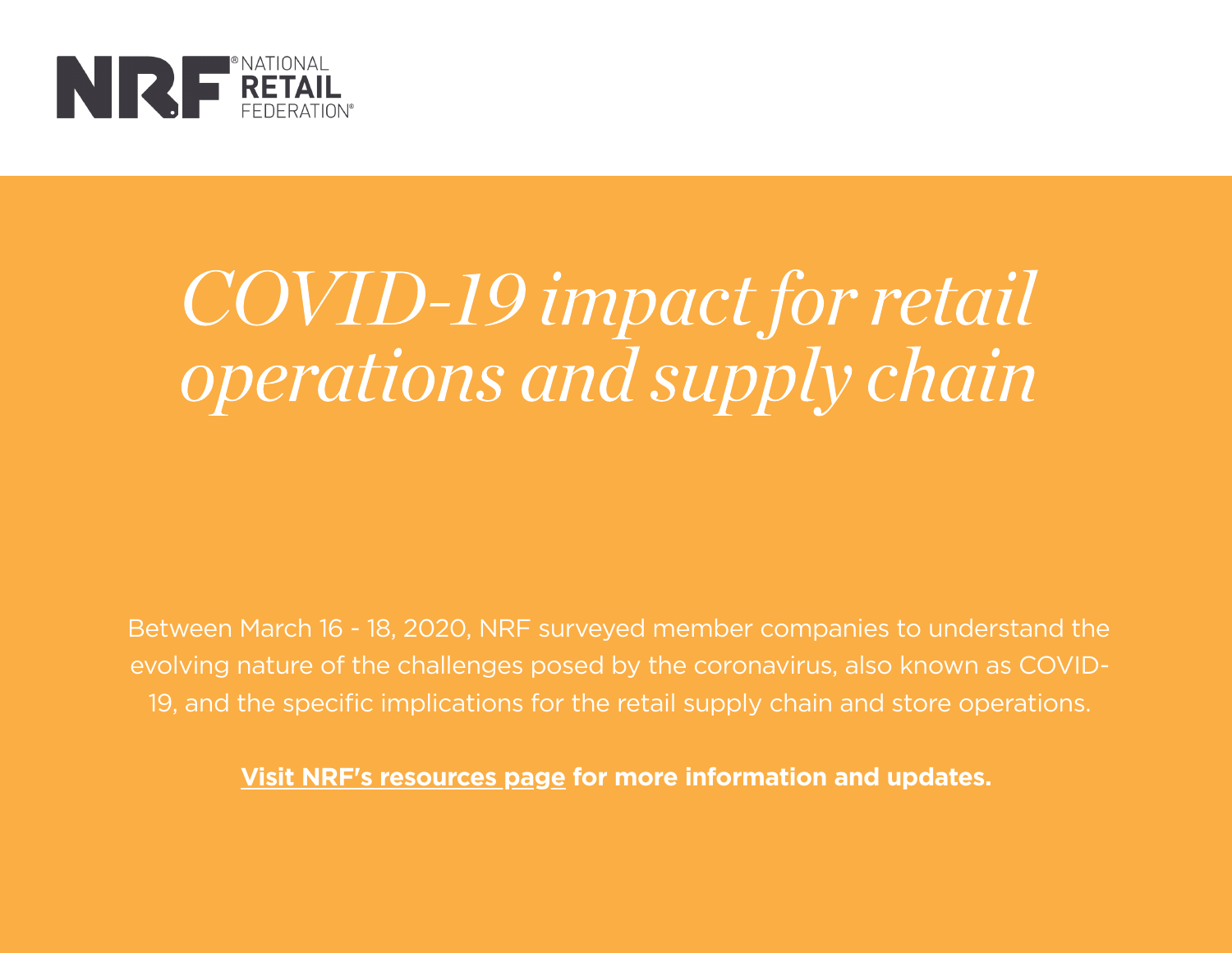### Key findings

Over 90 NRF retail and associate member companies provided their perspective.

01

Respondents face challenges on a number of fronts from ensuring the safety of their employees and customers to keeping on top of the rapidly evolving nature of the situation 02

The majority of respondents have already seen an impact for their retail store operations. Declining foot traffic has been the most prevalent issue to date but many anticipate they will see staffing shortages and the need to close doors.

03

Sixty-five percent have either already experienced an impact to their supply chain or expect an impact within the next 30 days.

04

Strategies to mitigate the supply chain impact vary considerably. The most popular tactics are identifying secondary suppliers and alternate delivery options.

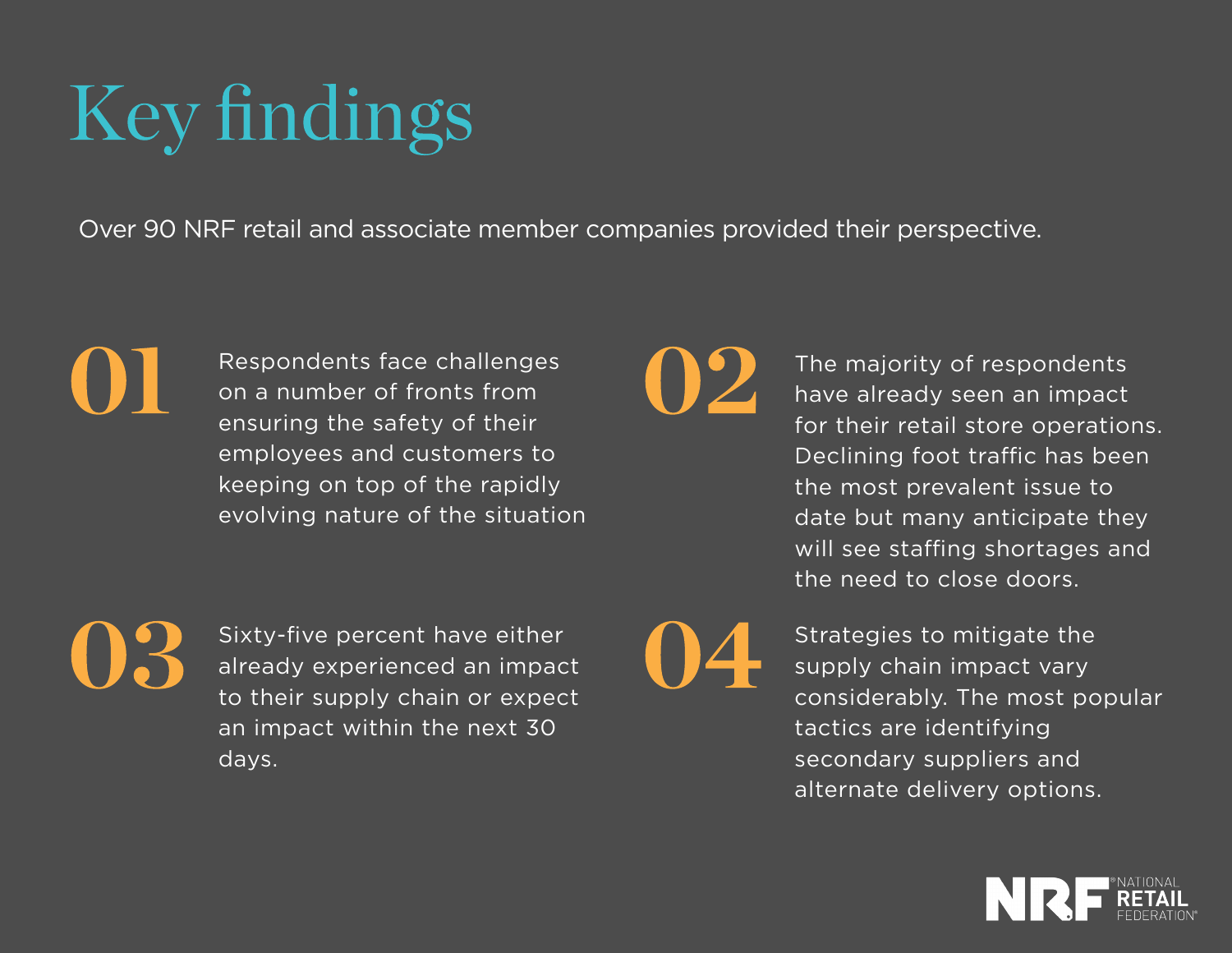

# Concerns and challenges posed by COVID-19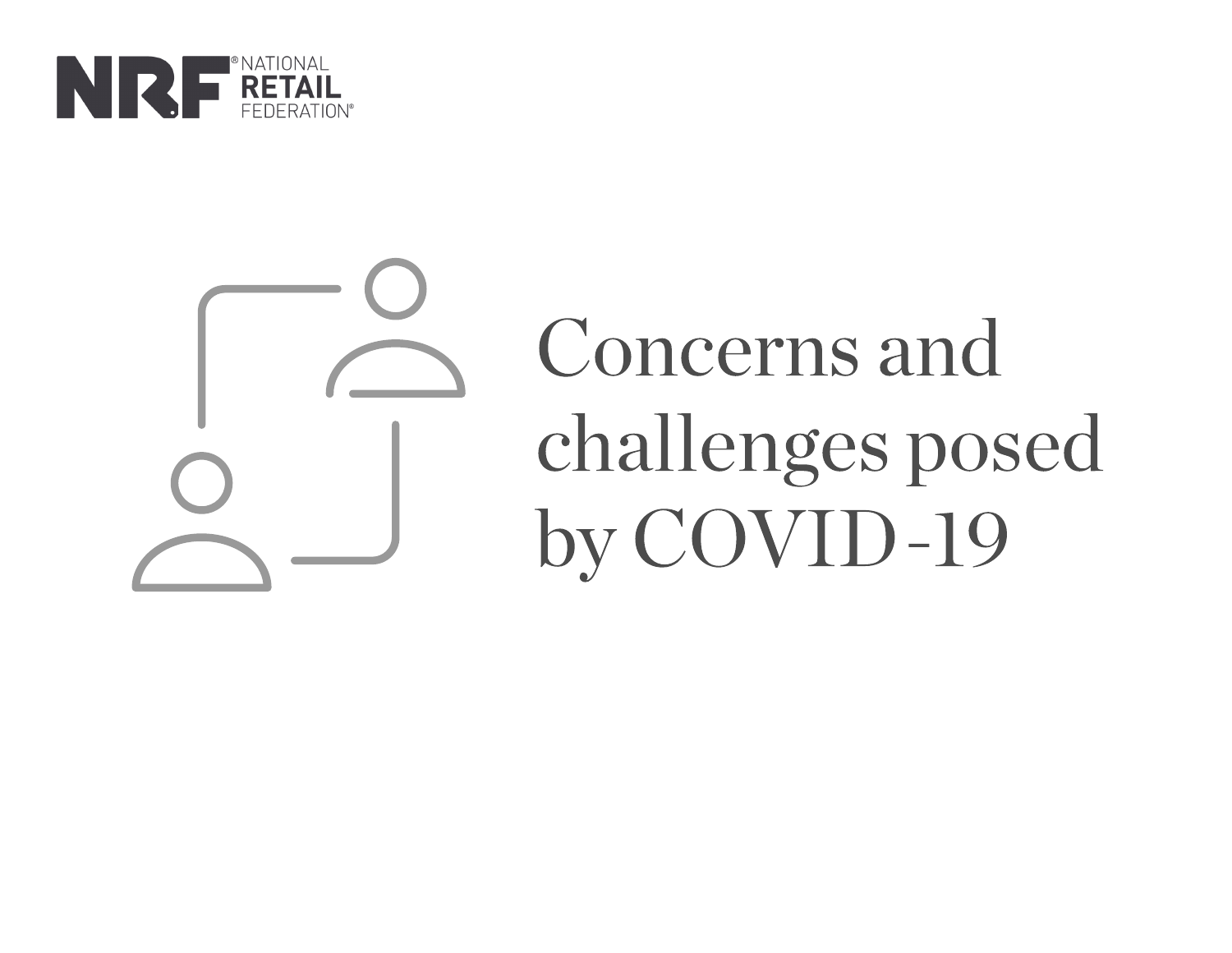### $\int_{\mathbb{R}}^{\infty}$  Challenges facing the industry

Respondents are dealing with challenges on a number of fronts. Simply keeping up with the rapidly evolving situation is a key issue for many. Others mention the need to keep their employees and customers safe and understanding how to prevent the spread of disease. And, many are also dealing with the potential implications from store closures and the loss of sales.



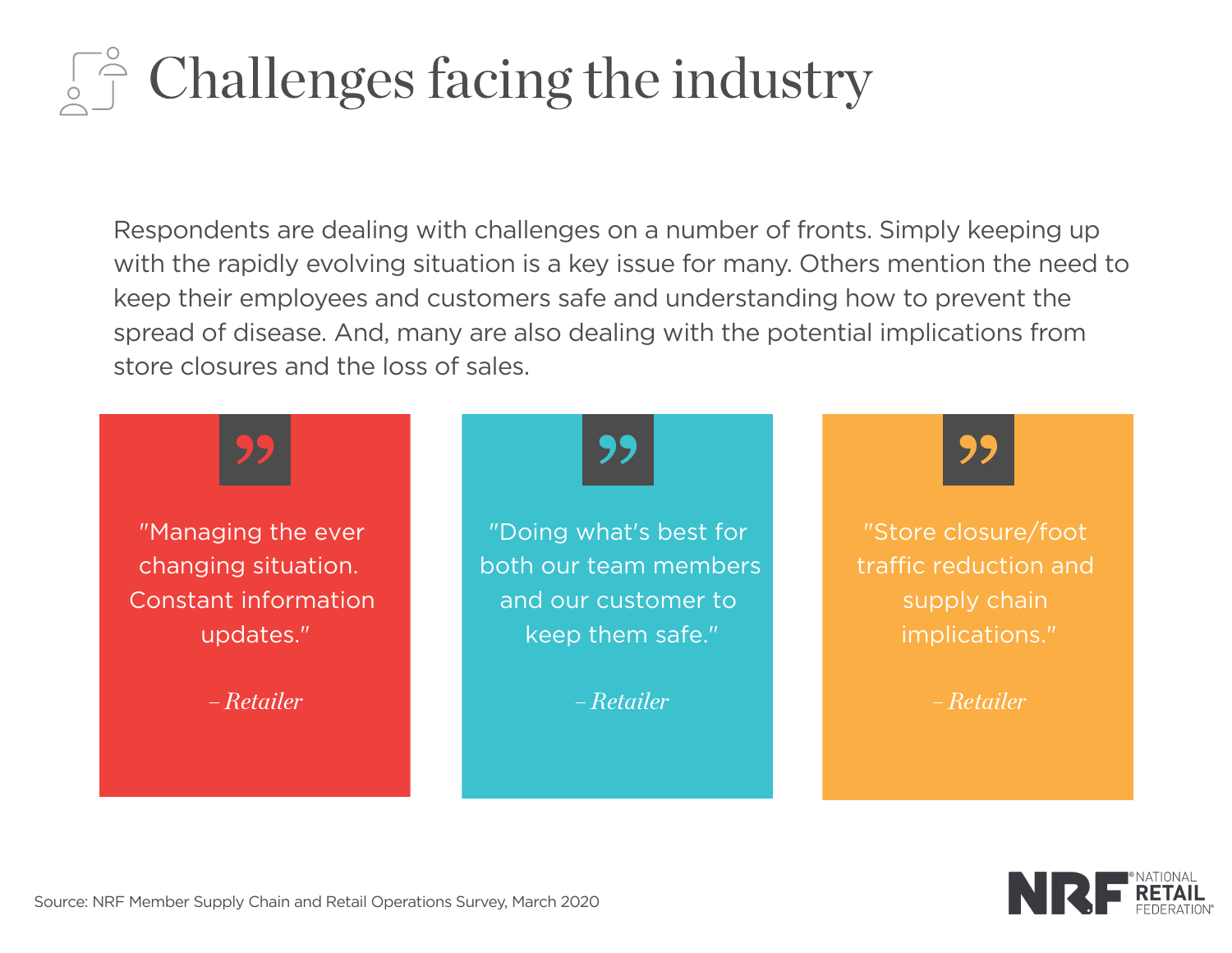

#### Where are you experiencing or expecting to experience an impact to your retail store operations?



![](_page_4_Picture_3.jpeg)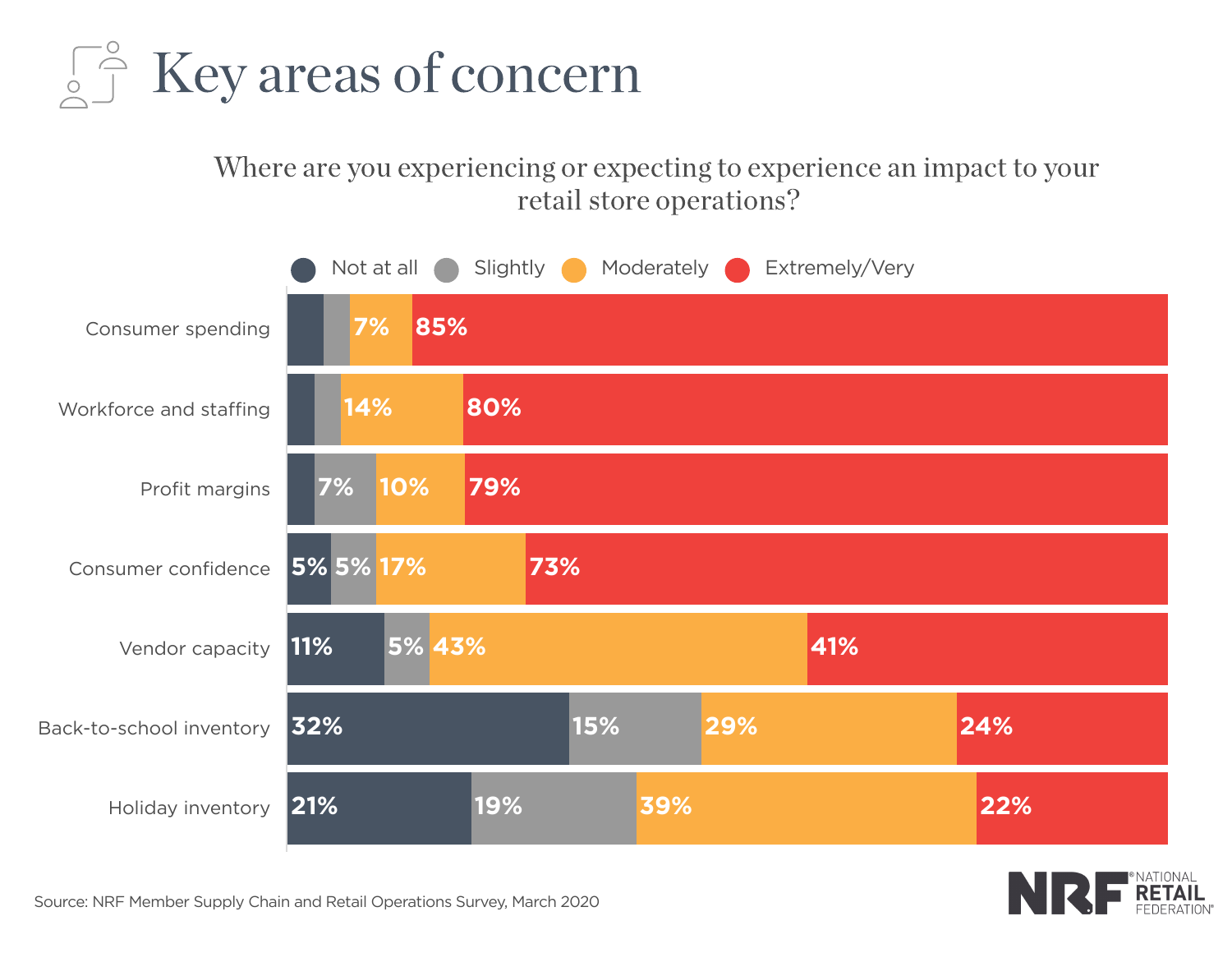![](_page_5_Picture_0.jpeg)

![](_page_5_Picture_1.jpeg)

## Impact on retail store operations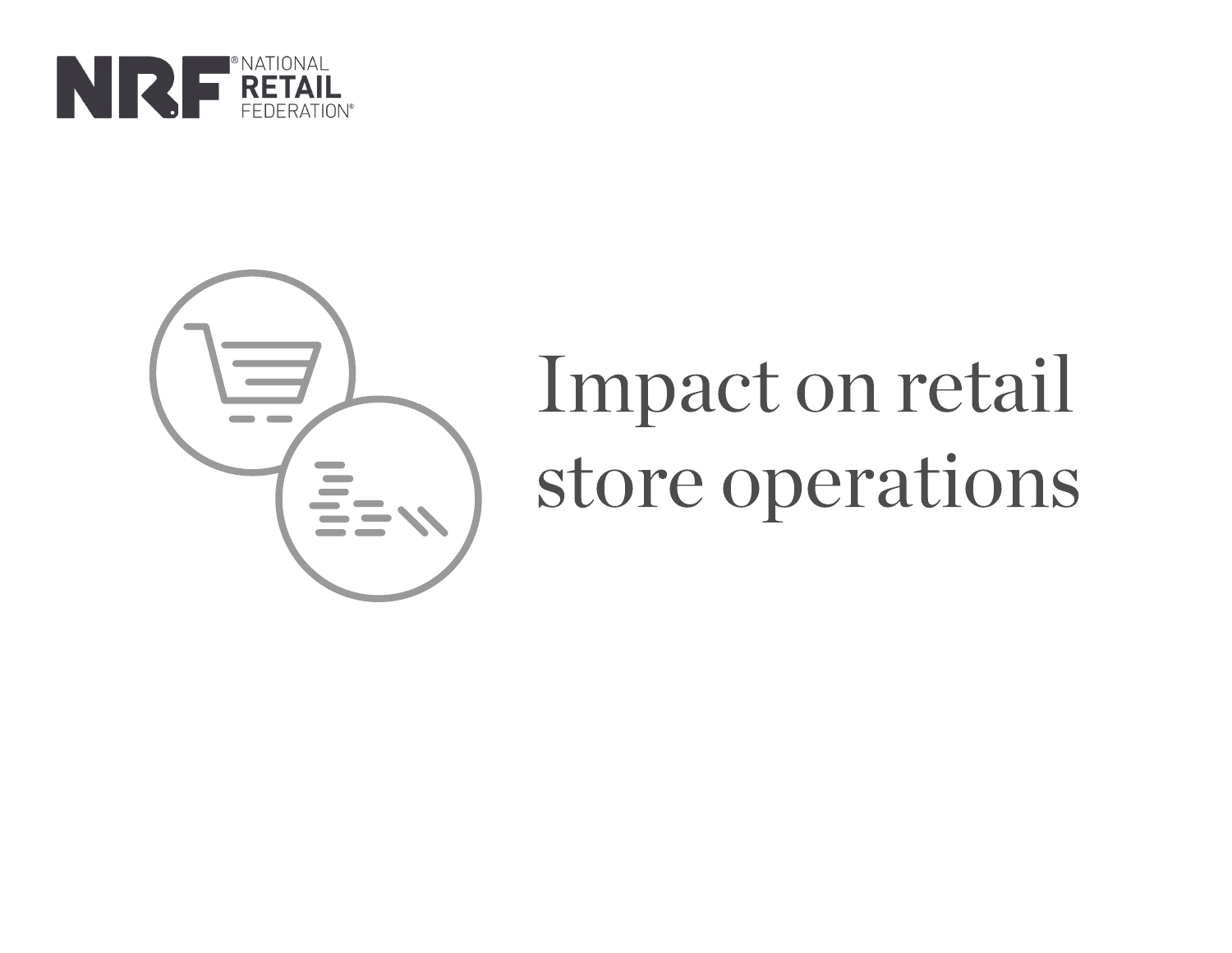![](_page_6_Picture_0.jpeg)

Is the coronavirus already impacting or expected to have an impact on your retail store operations?

![](_page_6_Figure_2.jpeg)

The majority of respondents have already seen an impact on their retail store operations at this point.

![](_page_6_Picture_4.jpeg)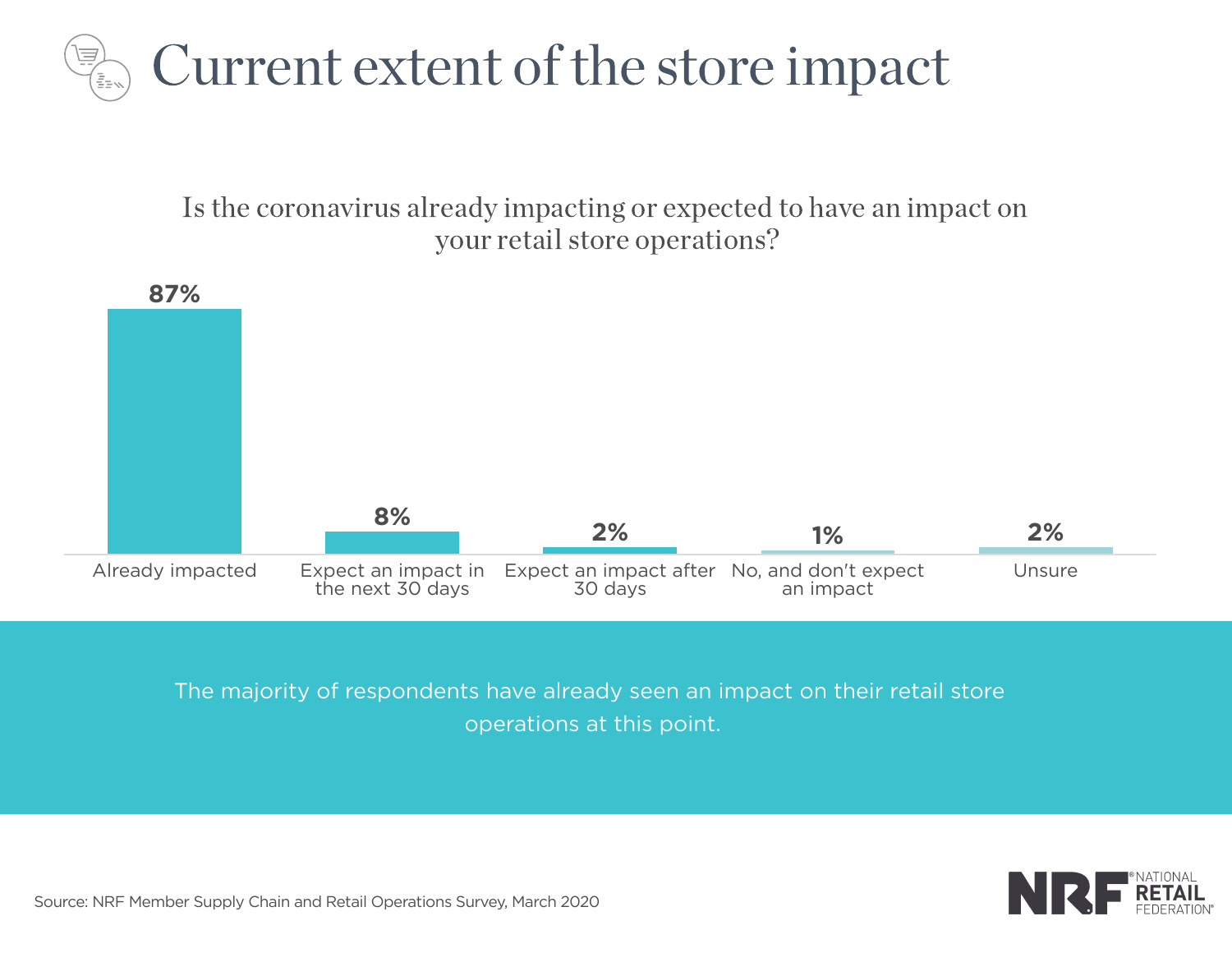![](_page_7_Picture_0.jpeg)

Where are you already experiencing or expecting to experience an impact to your retail store operations? (Among those with stores in the country/region)

![](_page_7_Figure_2.jpeg)

![](_page_7_Picture_3.jpeg)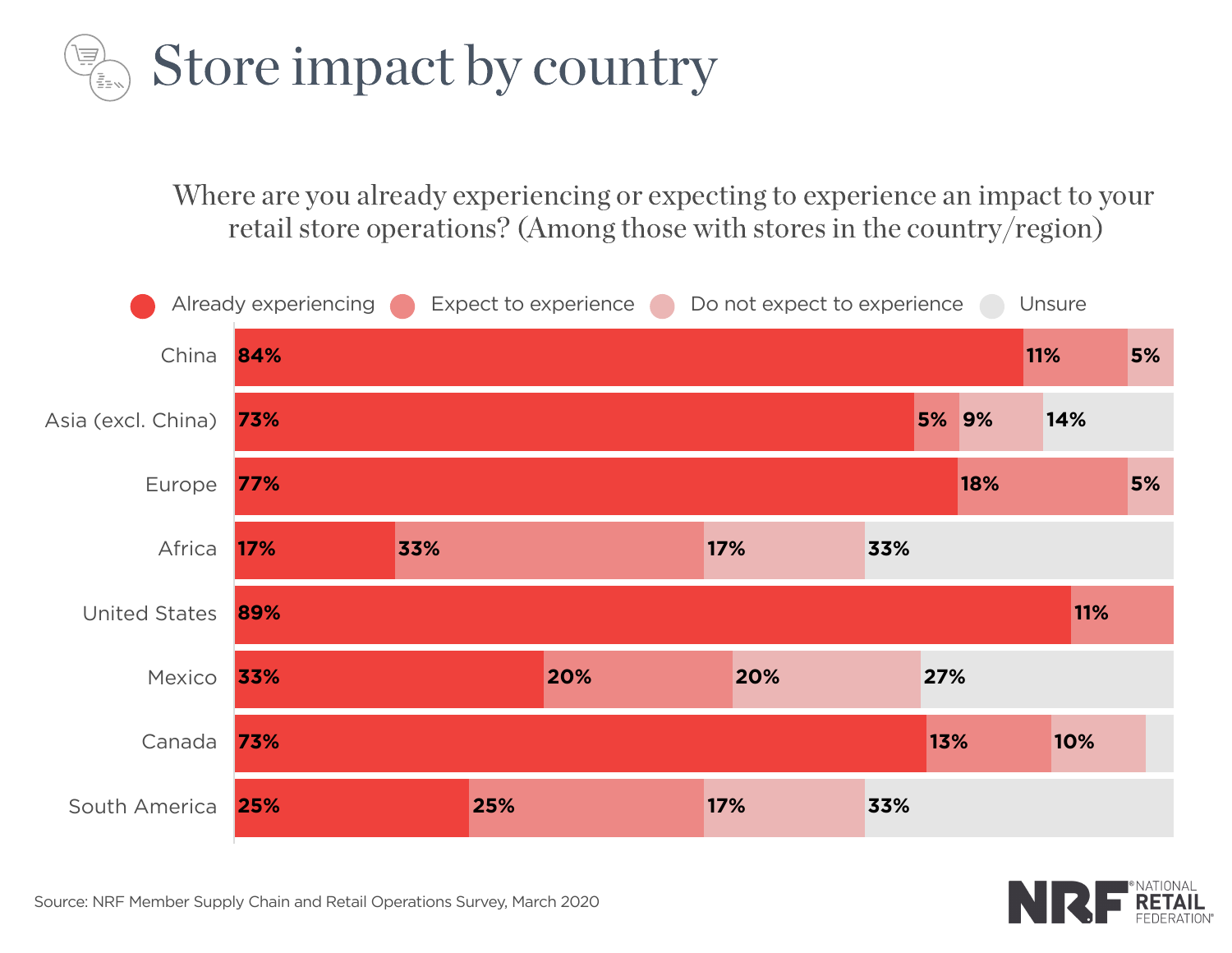![](_page_8_Picture_0.jpeg)

![](_page_8_Figure_1.jpeg)

![](_page_8_Picture_2.jpeg)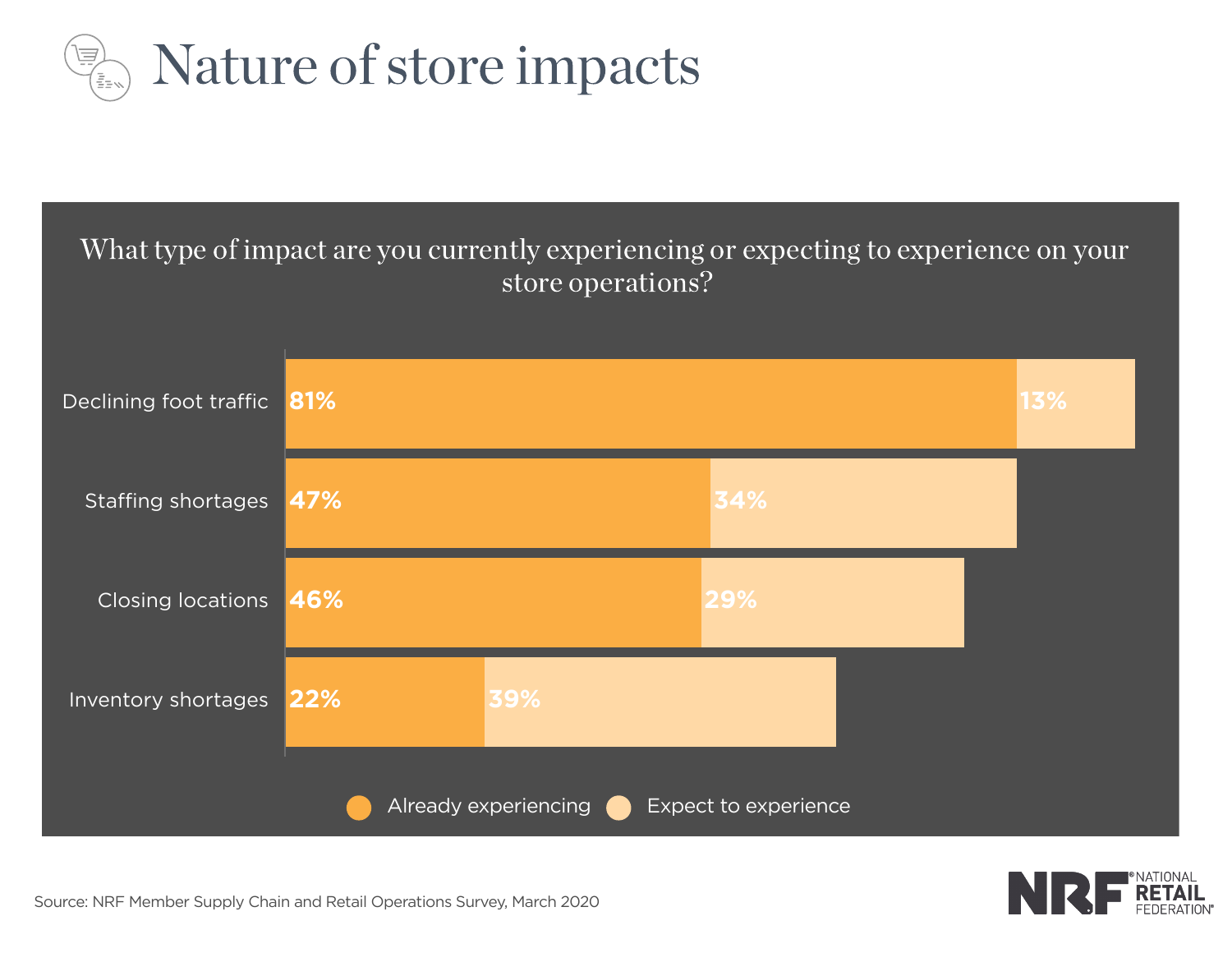![](_page_9_Picture_0.jpeg)

![](_page_9_Picture_1.jpeg)

# Supply chain implications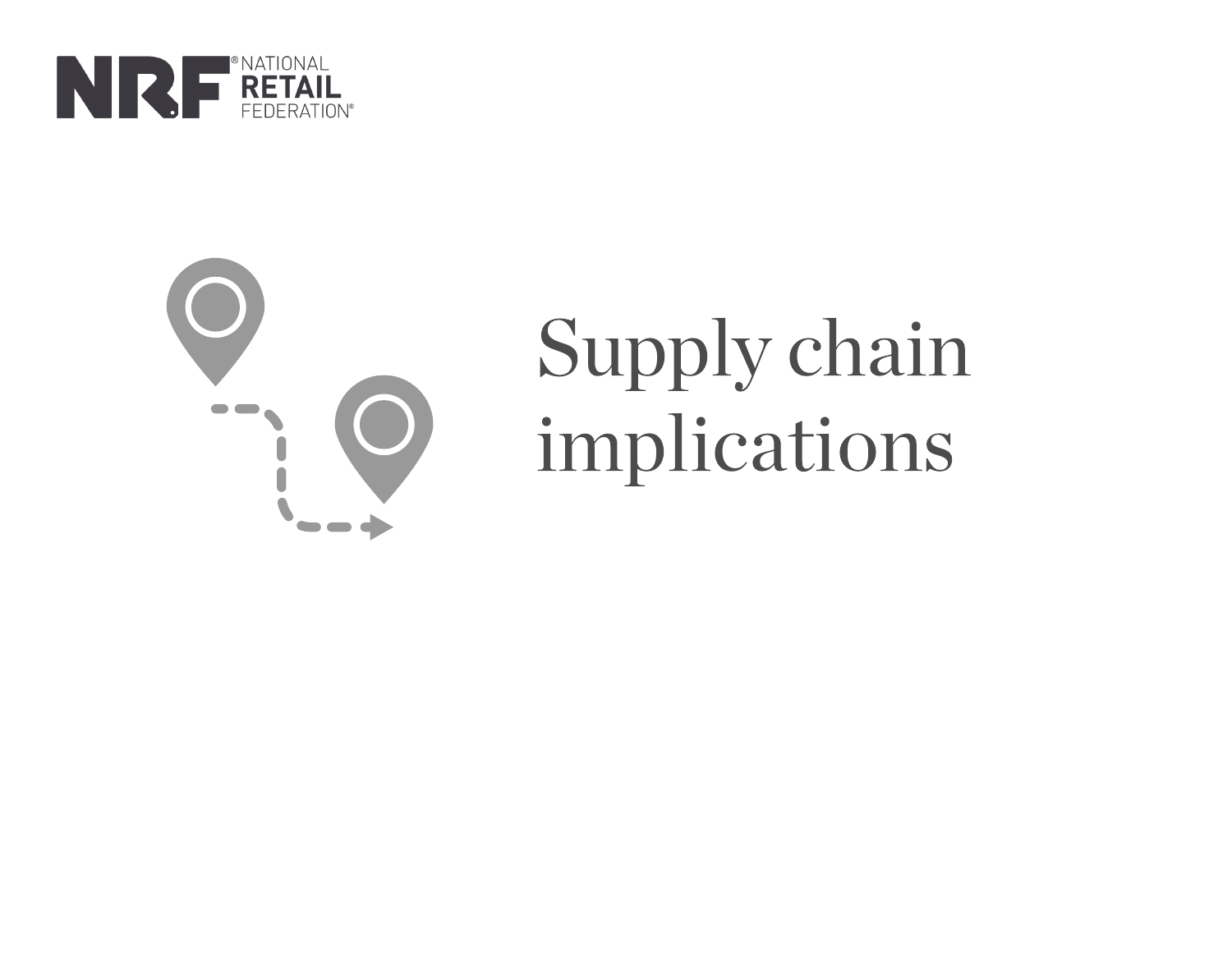![](_page_10_Picture_0.jpeg)

Percent already experiencing or expecting to experience supply chain impacts as a result of COVID-19

![](_page_10_Figure_2.jpeg)

Forty-two percent of respondents have already seen an impact to their supply chains as a result of the coronavirus. Another 23 percent are expecting an impact in the near future.

![](_page_10_Picture_4.jpeg)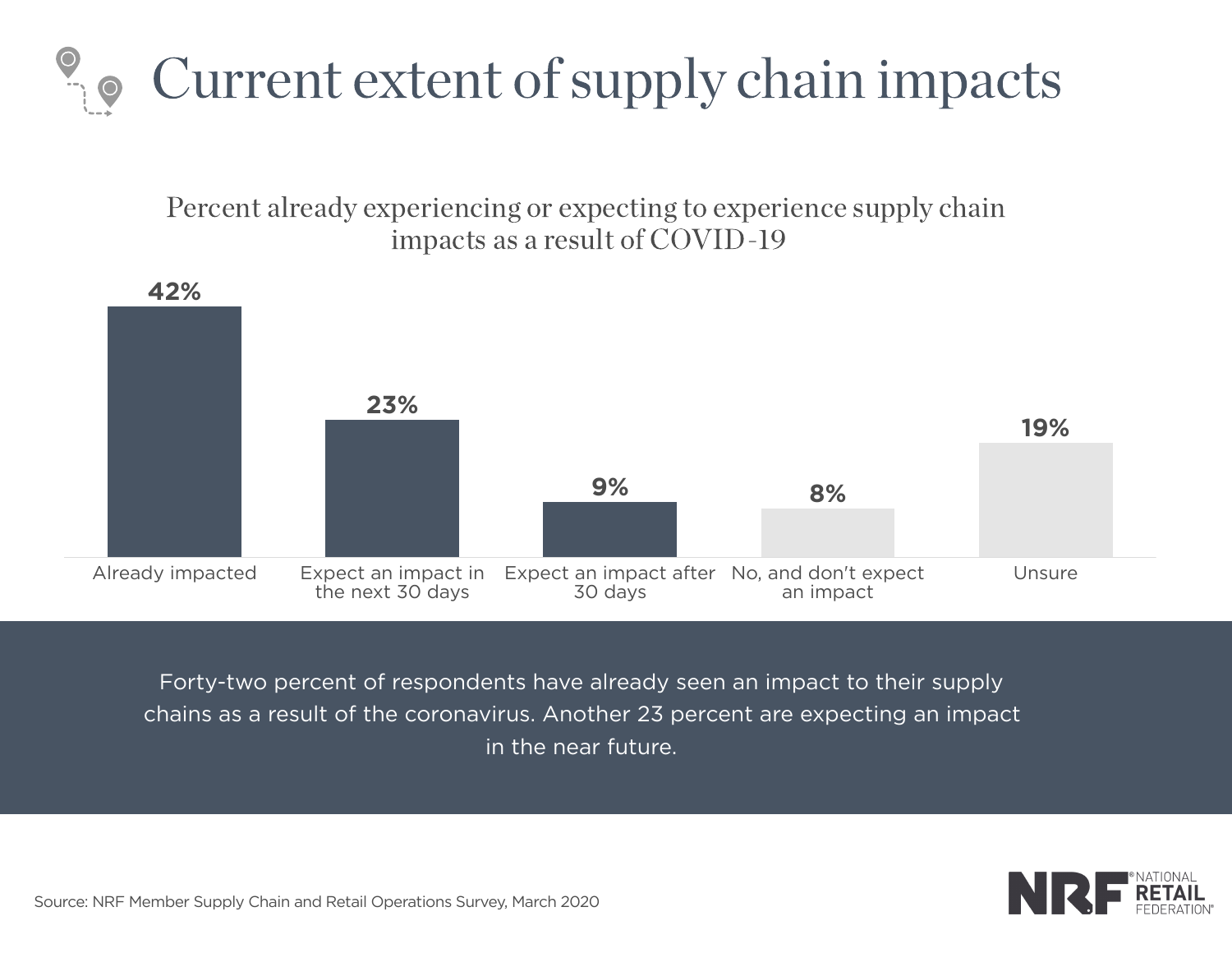### **O** Types of supply chain impacts

#### What type of impact are you currently experiencing or expecting to experience on your supply chain?

![](_page_11_Figure_2.jpeg)

![](_page_11_Picture_3.jpeg)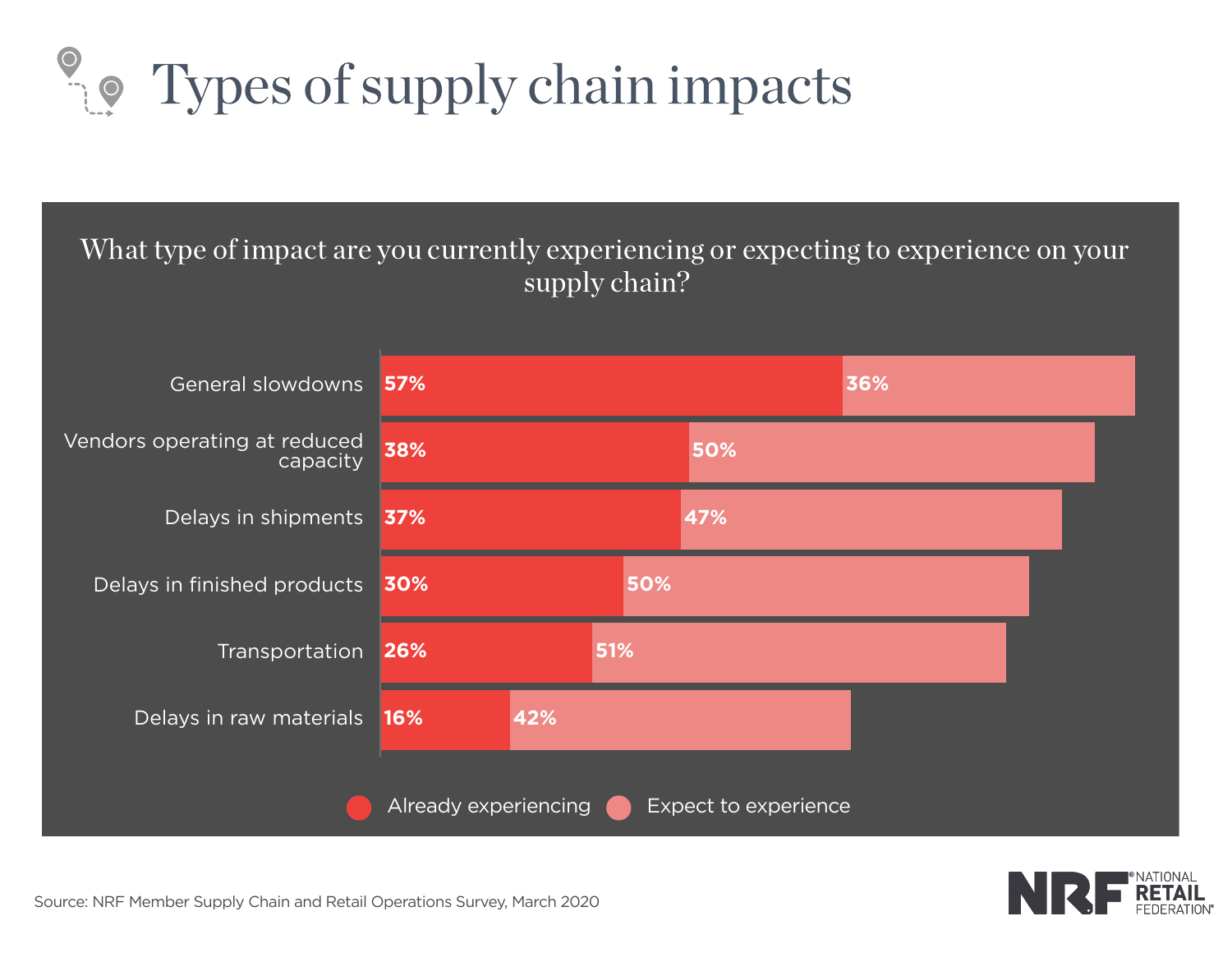### $\degree$  strategies to address supply chain impacts

#### Which of the following actions are you implementing or considering?

![](_page_12_Figure_2.jpeg)

![](_page_12_Picture_3.jpeg)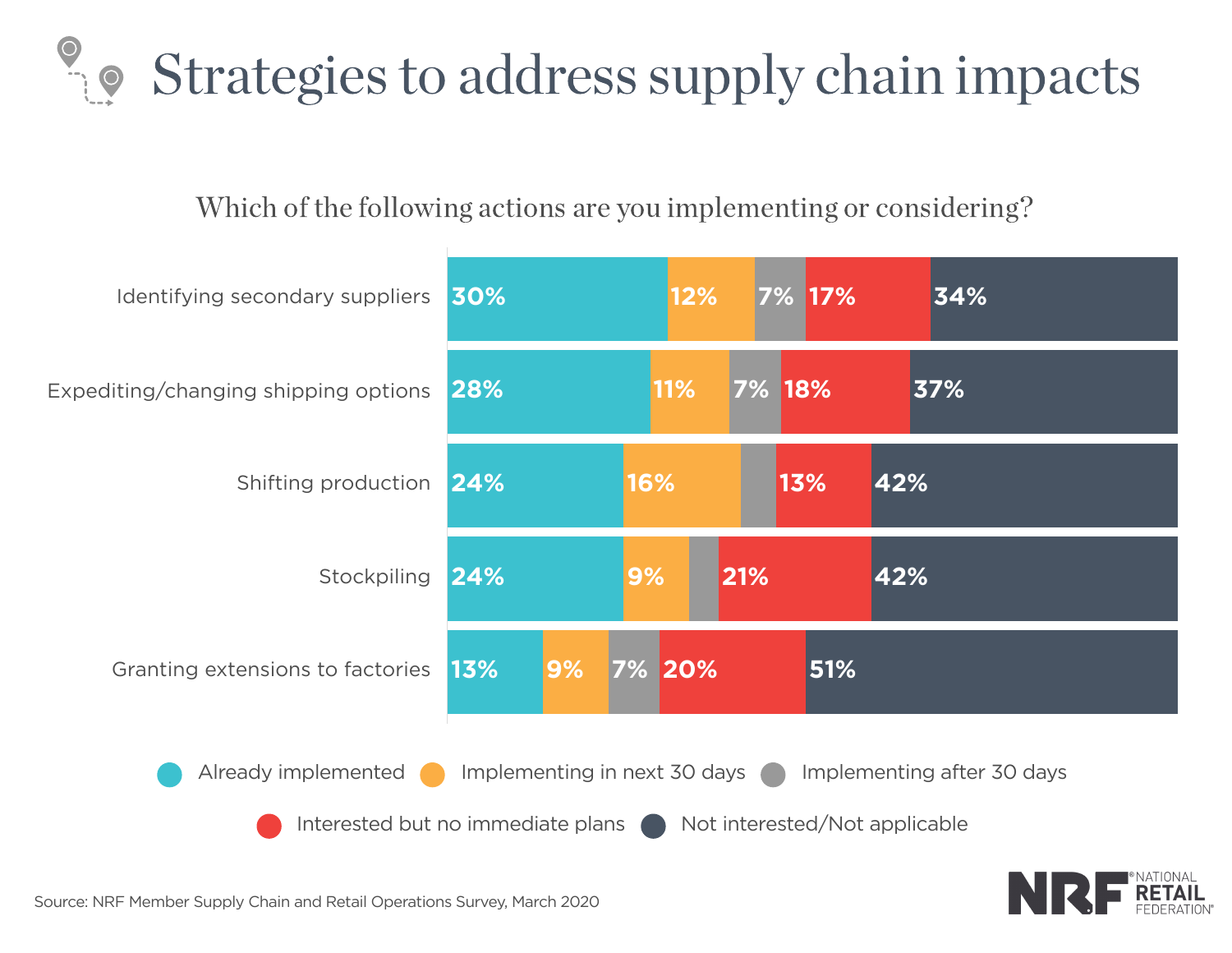#### Current status of vendor factories

Are your vendor factories back up and running?

![](_page_13_Figure_2.jpeg)

Sixteen percent of impacted respondents expect that their vendor factories will be running full capacity within the next 30 days. Nearly half (45%) expect that they will be back at full capacity in the next 31 to 90 days.

![](_page_13_Picture_4.jpeg)